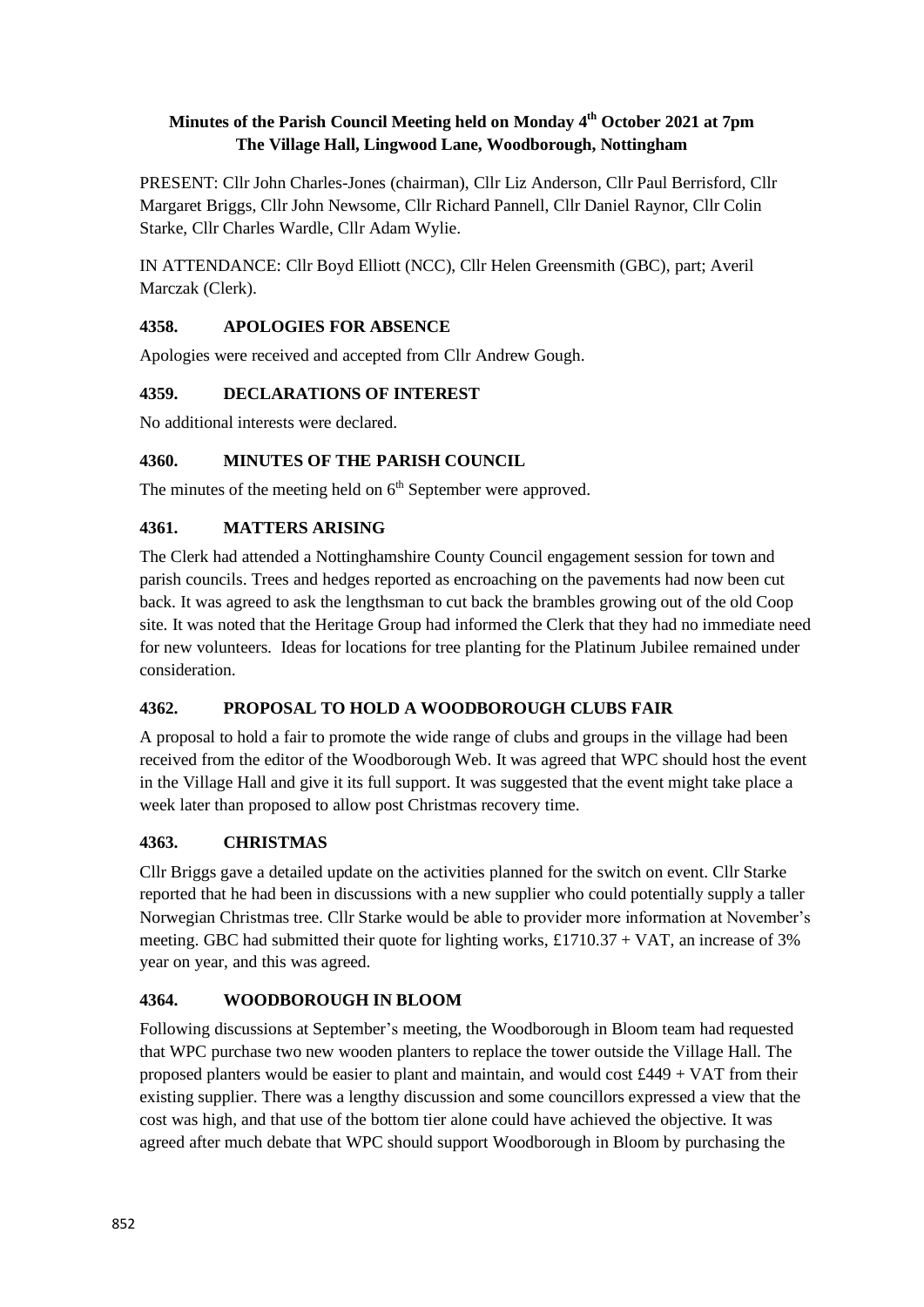planters but that the donation next year should be reduced to £750. It was agreed to specify that only low growing plants should be set beneath the Village Hall sign to avoid obscuring it.

## **4365. REMEMBRANCE SUNDAY**

The wreath had been ordered (donation of £25 to RBL, S137). Cllr Wardle confirmed that the lengthsman would put up the lamp post poppies for the start of November.

## **4366. HERITAGE BOARDS**

Cllr Wardle had assessed the condition of the heritage information boards. The board by the defibrillator telephone box was beyond repair and had been removed and dismantled to obtain a quote for its replacement. Cllr Wardle recommended that all boards be refurbished with aluminium frames, in the style of the Pinfold board. He had found a local supplier who could produce aluminium framed boards for approximately £300 each and reproduce the artwork for an additional charge. It was agreed to apply to NCC's CIF grant scheme to fund this work. Cllrs Raynor and Wylie offered to help with the application forms.

### **4367. ENERGY CONTRACTS**

In the context of spiralling energy prices, the Clerk gave an update on WPC's energy contracts. A new contract for the pavilion at higher prices would begin at the start of March 2022; the present contracts at the Village Hall ran until late 2022. Cllr Charles-Jones requested that a new contract for the Village Hall should be put in place as soon as possible.

### **4368. VILLAGE HALL**

Bookings continued to be down on pre-pandemic levels. The Clerk and Caretaker remained in close touch with the groups still considering their return. It was agreed that Preschool could put up a banner during their opening hours on the proviso that the banner must be replaced when it stopped looking smart. The Guides had requested to use a second cupboard in the kitchen; it was agreed to see if an empty cupboard in the committee room could be made available to them.

#### **4369. DISTRICT MATTERS**

Cllr Greensmith had sent a report. New dog fouling signs had been put up. There was no update regarding the Smalls Croft bench. Cllr Greensmith had requested that GBC serve a section 215 notice under the Town and Country Planning Act 1990 to enforce a clean-up of the old Coop site. Cllr Wardle reminded Cllr Greensmith that a bin had yet to be installed at Lowdham Lane. Cllr Newsome reported that the small bin at the entrance to the Playing Field was rotten and asked for it be replaced with a larger bin.

#### **4370. COUNTY MATTERS**

Cllr Elliott had sent a report. The speed limit on Foxwood Lane would be reduced to 50mph with signs now in situ, but there was no progress on reducing the speed limit on Lowdham Lane or Shelt Hill, and Cllr Elliott was asked to chase this up. Cllr Pannell reported that the Bank Hill pavement had been progressively narrowed by the earth bank, and asked for works to restore it to full width. Cllr Newsome reminded Cllr Elliott that roadwork signs abandoned near the Nags Head still needed collection.

#### **4371. PARKING AND TRAFFIC ISSUES ON LINGWOOD LANE**

There was a discussion regarding the different factors contributing to traffic dangers on Lingwood Lane. Cllr Elliott reported that it was not possible to move the timing point for the bus to a less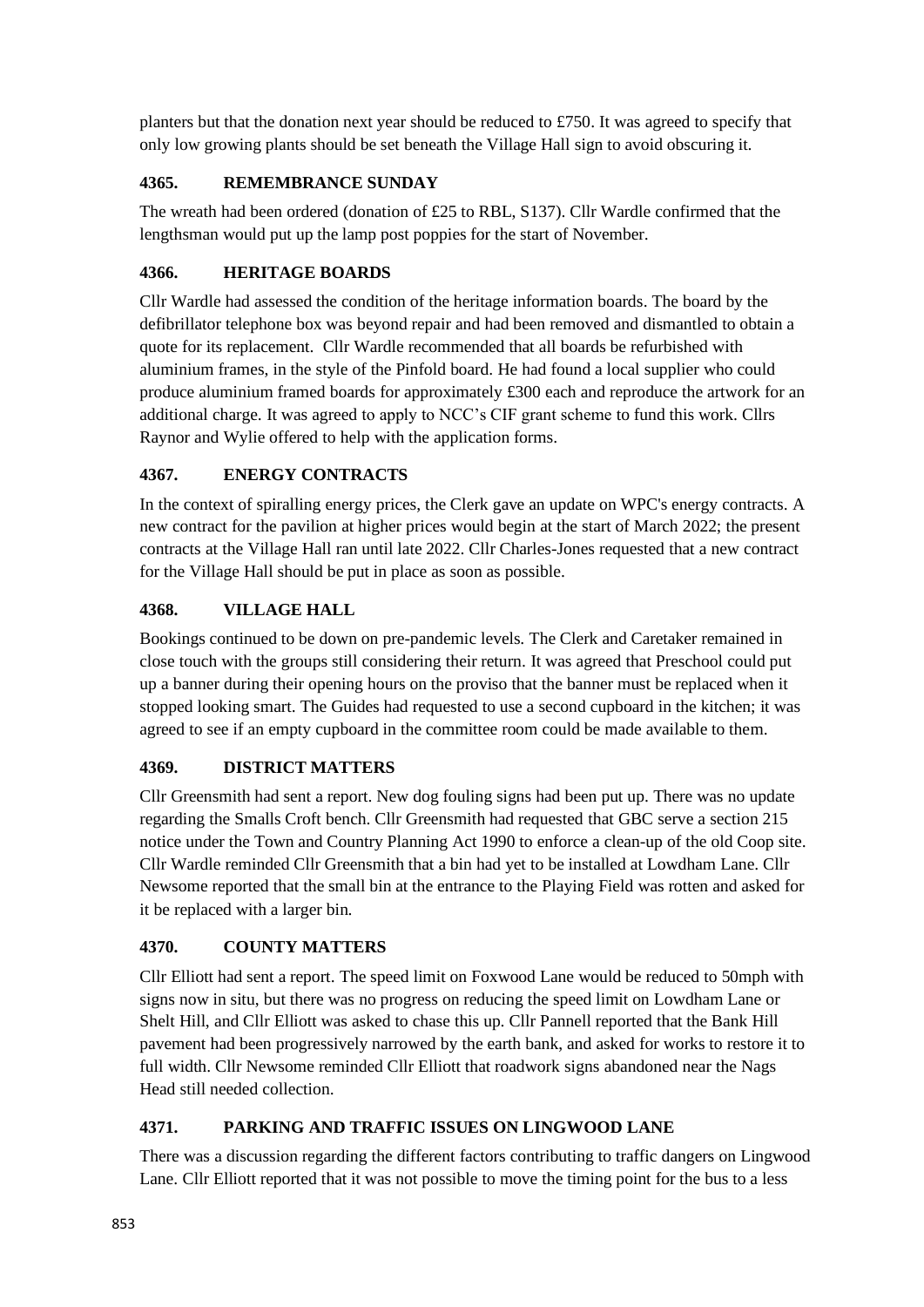congested location. After a lengthy debate about road safety on Lingwood Lane, it was agreed to request that Cllr Elliott commence the process to raise a petition for double yellow lines on Lingwood Lane. Cllr Elliott agreed to do so and explained that he would start by writing to affected householders. Cllr Elliott would also prepare an article for the Woodborough Web outlining some of the traffic enforcement measures that would be taken. It was agreed that Cllrs Newsome, Starke and Wylie should meet with Cllr Elliott on Lingwood Lane to discuss the details.

Cllr Starke had prepared flyers to place on cars either (i) parking inconsiderately on the pavement or (ii) parking too close to a junction, to try to improve parking and safety elsewhere in the village.

## **4372. GOVERNORS' FIELD**

Cllr Charles-Jones had carried out some preliminary research into benches to commemorate the life of HRH the Duke of Edinburgh and the upcoming Platinum Jubilee of HM The Queen. Benches of suitable quality were likely to cost in the region of £1300 to £1500 each. Cllr Wardle reported that progress was being made to repair one of the picnic tables. He recommended that it be reinstalled on a concrete plinth for longevity.

## **4373. CEMETERY**

The Clerk had met with D&M and awaited their proposal for a review of memorial safety. In the meantime, D&M had laid down 2 memorials that they had identified as presenting an immediate hazard. The Clerk had contacted the PCC regarding memorial safety in the churchyard, and they would receive their quinquennial inspection which would provide a general assessment of the churchyard and its memorials in November. Cllr Pannell reported that he had prepared a proposal for the new ashes area, which he would discuss with the Chairman before presenting at November's meeting.

## **4374. PROVISION OF DOG BAGS**

After considering alternative options, it was agreed to place a further bulk order for dog bags with MDC Export  $(f586 + VAT)$ .

# **4375. PLANNING**

PC1143/GBC2021/0985TPO for treeworks at 23 Main Street (T1 & T2 crabapple, crown reduce by 50%, apply fungicide. T3 rowan, crown reduce by 50%. T4 crabapple, fell): no objection. The Clerk had responded to an application under delegated powers: PC1142/GBC2021/1020 for demolition of existing dwelling and construction of replacement dwelling (alterations to permission 2019/0790). The following observations had been submitted: WPC understands that permission 2019/0790 is in place but observes that the scale and style of the development is overbearing and out of character in this location.

## **4376. FINANCE**

The Clerk presented the financial statement for October and 20 payments, totalling £5148.66 net, were approved for payment. Gross payments over £500: £700.17 LGPS (staff pensions). It was noted that the next biannual payment to PWLB would be paid by direct debit on  $2<sup>nd</sup>$  November (£4268.02). A donation of £450 to Woodborough Town Lands Charity was agreed (S137).